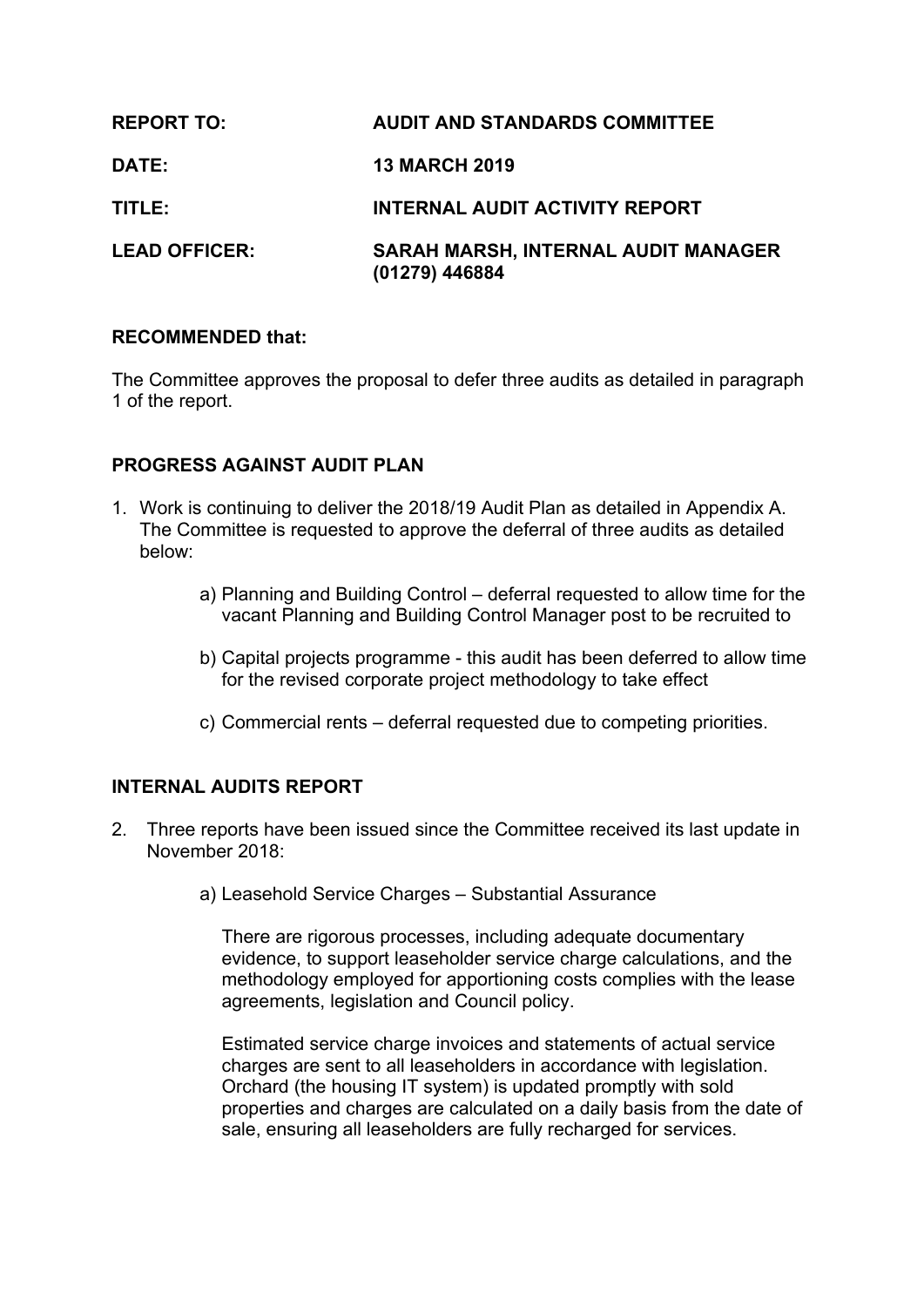Robust debt monitoring and recovery processes, carried out in line with Council policy, maximise leaseholder service charge income for the Council. The section consistently accomplishes a high recovery rate and in 2017/18 achieved 99.6 per cent (target 99 per cent).

For accounting purposes, the Council is using a revised model for apportioning the costs of the various services provided under the HTS contract. If this allocation was used to calculate leasehold service charges, the cost to leaseholders would be significantly higher. As there has been no change to the service provided to leaseholders, the Council is unable to justify such an increase and therefore leasehold service charge calculations are based on the previous Kier contract costs with an additional uplift for inflation. As part of the three-year best value review of the HTS contract, the Annual Service Charge allocation model should be revisited and, based on actual HTS costs, so there is a more realistic allocation of leaseholder service charges.

b) Housing Rents - substantial assurance regarding the collection of housing rents income and moderate assurance regarding Former Tenant Arrears

The Housing Rents system was found to have effective controls in place over setting up new tenants, daily uploads of the cash receipting file, current tenant arrears, write offs and performance monitoring.

Notwithstanding this, the audit identified that Former Tenant Arrears (FTAs) are not regularly pursued by the Housing Section due to capacity issues. Instead, priority is given to maintaining control and collecting current arrears, in order to minimise risk that these will become uncollectable. At the time of the audit the FTA balance remained high at circa £1.1 million and there are plans to consider future resources allocated to collection either through appointing an Arrears Officer to monitor, handle and collect FTAs or the use of an Agency.

c) HTS Strategic Governance – Substantial Assurance

The governance arrangements for HTS (Property and Environment) Ltd consist of its Articles of Association, a Scheme of Delegation, and a Business Plan and were found to be fit for purpose and working well in practice.

The Council's interests are protected by way of the Shareholder Sub Committee. The Sub Committee is supported by its Terms of Reference, the reports it receives and attendance of HTS staff at its meetings. Overall, the Sub Committee is fulfilling its role, however, there are a number of opportunities for it to become more strategically focused. For example, by receiving reports from other assurance providers (such as Internal Audit), ensuring it is not too focused on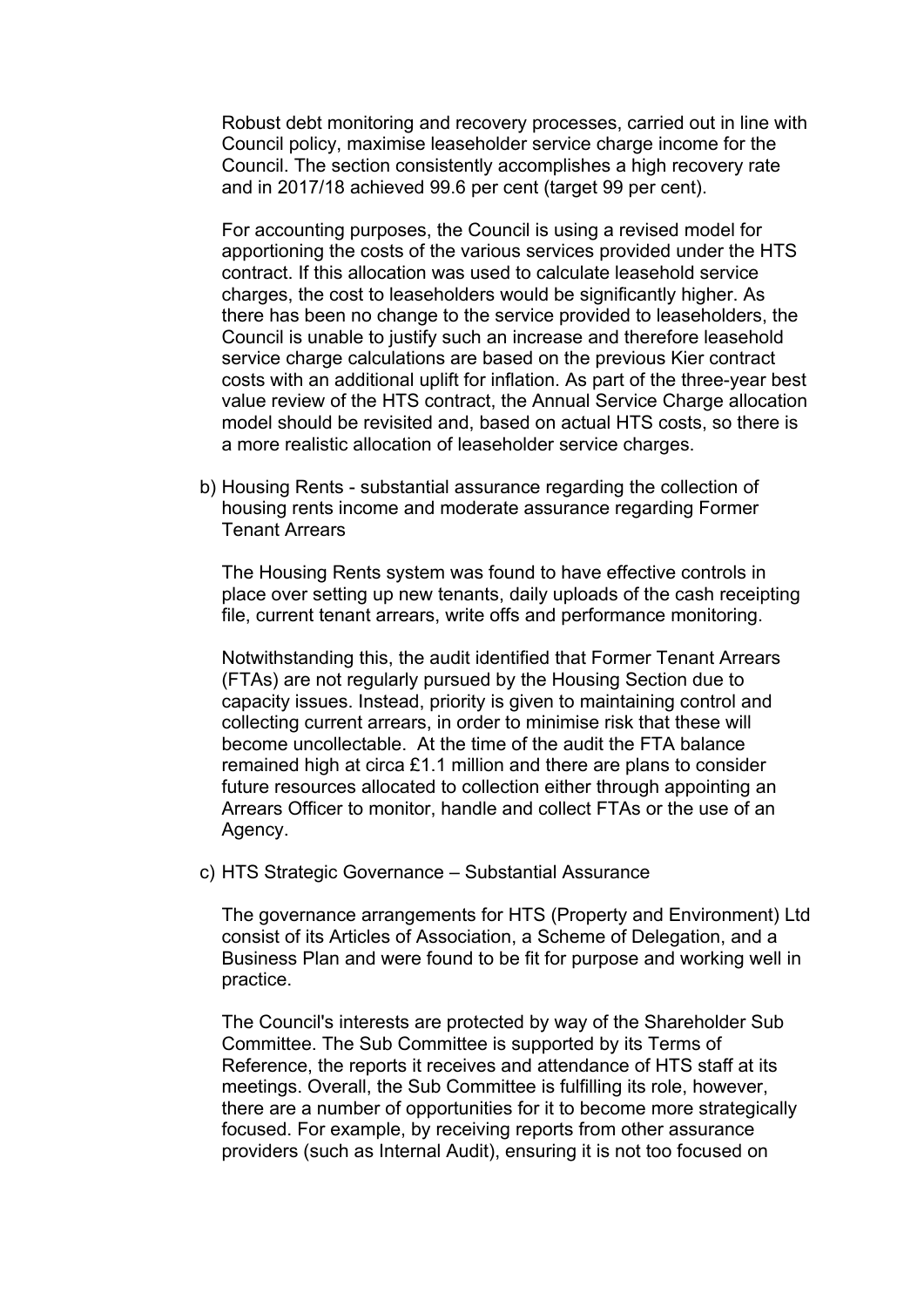operational issues and considering an away day or session with the HTS Board to explore growth opportunities.

### **ONGOING AUDIT WORK**

- 3. A number of assignments in the 2018/19 Audit Plan are intended to provide advice and guidance to the Council throughout the year on current issues. As these assignments will not normally result in a single, traditional audit report, Internal Audit will summarise its output here for Councillors' information:
	- a) Information Governance: Internal Audit sits on the recently formed Officer Information Governance Group (IGG), which is chaired by the Head of Governance. The Group is developing and overseeing an information governance framework to ensure the Council remains compliant with legislation as well as drive efficiencies by having a more co-ordinated approach.
	- b) Corporate Fraud Internal Audit also sits on the Corporate Fraud Group, which is chaired by the Head of Housing. This Group oversees the implementation of the Council's anti-fraud and corruption strategy and the Group noted recent successes by the Tenancy Fraud Officer who started in May 2018:
		- i) 111 tenancy checks completed
		- ii) 13 properties recovered
		- iii) Three fraudulent applicants removed from the Housing Register and one from temporary accommodation
		- iv) Three Right to Buys stopped
	- c) National Fraud Initiative (NFI): The mandatory biennial NFI exercise for 2018/19 has commenced. The purpose of this is to match Council data on individuals such as Council Tax, Housing Benefit, payroll and electoral roll records against other Councils' data, and national data such as deceased persons. Potential matches could include an employee being employed by more than one council, residents claiming benefits in more than one borough or claiming discounts such as single person discount which they are not entitled to. All matches have now been released and specific officers have been given responsibility for reviewing potential matches. The current protocol is to review high grade matches. Internal audit provides assistance and monitors progress being made.
	- d) Service Assurance Statements: Internal Audit is co-ordinating the process to ensure service assurance statements are completed by each Head of Service and their managers as part of year-end processes. The results of these will be analysed by Internal Audit, shared with the Corporate Governance Group and the results fed into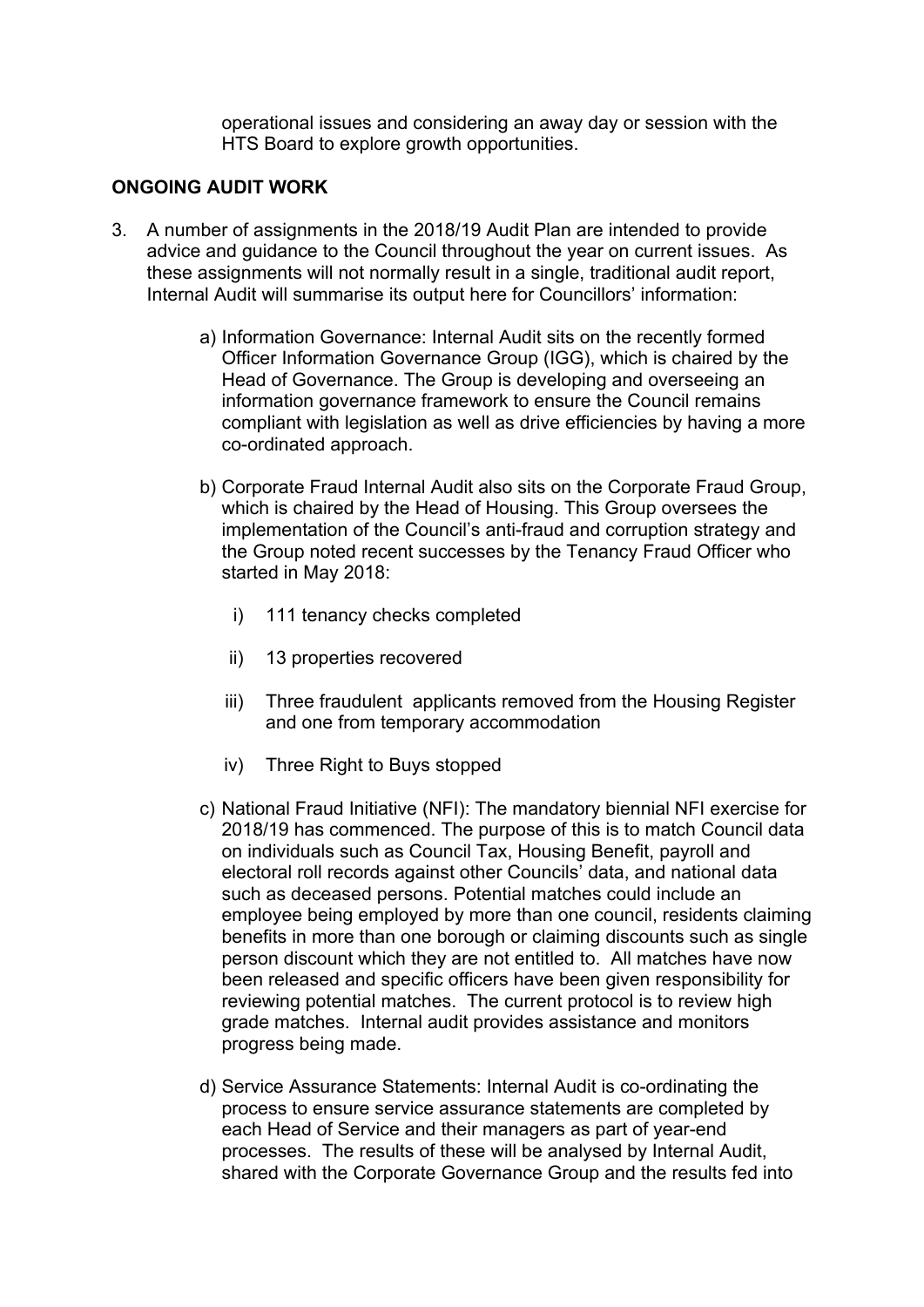the 2018/19 Annual Governance Statement which will be presented to the committee in June.

# **RECOMMENDATION TRACKER**

- 4. The Audit and Standards Committee receives details of all overdue recommendations, plus any high priority recommendations from final reports, regardless of whether they are overdue or not.
- 5. The current tracker, attached as Appendix B to the report, contains eight recommendations which have passed their due date. A comparison with previous periods is outlined in the table below:

| <b>Recommendation Priority</b> | <b>Number</b><br>(as at<br>March<br>2019) | <b>Number</b><br>(as at Nov<br>2018 | <b>Number</b><br>(as at June<br>2018) | <b>Number</b><br>(as at<br>March<br>2018 |
|--------------------------------|-------------------------------------------|-------------------------------------|---------------------------------------|------------------------------------------|
| High - not yet due             |                                           |                                     |                                       |                                          |
| High - passed due date         |                                           |                                     |                                       |                                          |
| Medium - passed due date       |                                           | 5                                   | 12                                    | 14                                       |
| Low - passed due date          |                                           |                                     |                                       |                                          |
| <b>TOTAL</b>                   |                                           |                                     | $-17$                                 | 15                                       |

### **Table 1 – Recommendation Tracker Comparison**

6. The high level recommendation relates to the HTS payment mechanism audit and work is in progress regarding the need to undertake a fundamental review of performance indicators.

# **COMPLIANCE WITH THE PUBLIC SECTOR INTERNAL AUDIT STANDARDS (PSIAS)**

- 7. In line with good practice, the Internal Audit service should on an annual basis ensure it is compliant with the 2017 Public Sector Internal Audit Standards (PSIAS), notifying the Audit and Standards Committee of any areas of noncompliance.
- 8. In November 2016 the service was confirmed as being fully compliant with the PSIAS by an external assessor and this is still the case as there have been no significant changes in the way the Internal Audit service is delivered or operates, and the Internal Audit Manager has not taken on any additional responsibilities that could compromise the service's independence or objectivity.

# **INTERNAL AUDIT PERFORMANCE**

9. Performance indicators are in place to monitor service performance and the current status, with a comparison with last year's year-end results, are reported below.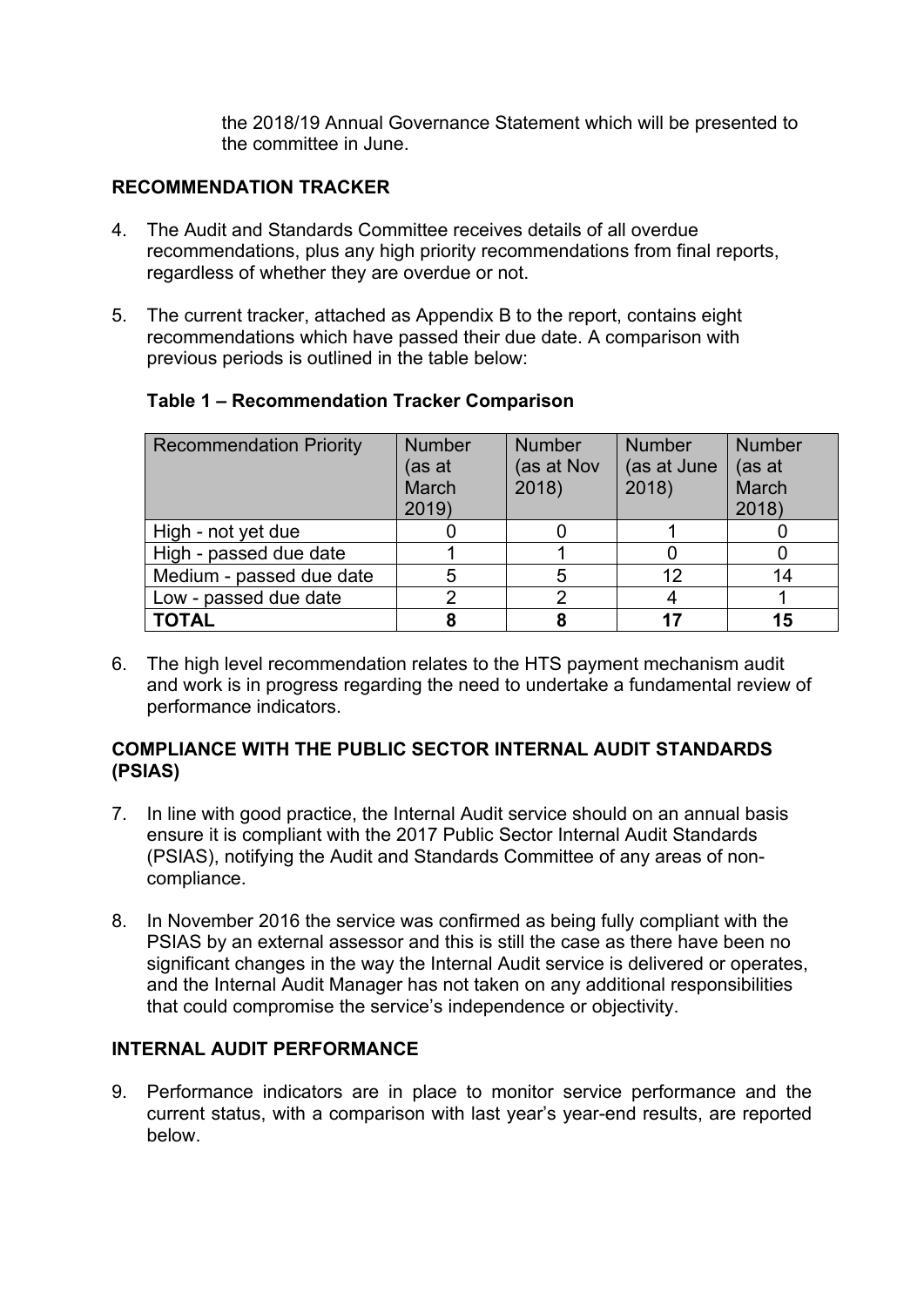# **Table 2 – Performance Indicator Comparison**

| Aspect of<br><b>Service</b>                        | Performance<br>Indicator                                                                                                                             | <b>Target</b>                                                                                                                             | As at March<br>2019                           | <b>Year End</b><br>2017/18                  |
|----------------------------------------------------|------------------------------------------------------------------------------------------------------------------------------------------------------|-------------------------------------------------------------------------------------------------------------------------------------------|-----------------------------------------------|---------------------------------------------|
| <b>Audit Plan</b>                                  | • Achievement of<br>the annual Plan                                                                                                                  | • Sufficient<br>internal<br>audit work<br>in order<br>that the<br>Internal<br>Audit<br>Manager<br>can give<br>their<br>annual<br>opinion. | On target<br>$\bullet$                        | Achieved                                    |
| <b>Internal Audit</b><br>processes                 | Issue of draft<br>report after<br>closing meeting                                                                                                    | • Within 10<br>working<br>days                                                                                                            | $\bullet$ 6 days                              | 4 days<br>$\bullet$                         |
|                                                    | Issue of final<br>report after<br>agreement with<br>client to draft                                                                                  | $\bullet$ Within 5<br>working<br>days                                                                                                     | $\bullet$ 4 days                              | 5 days                                      |
| Effective<br>management<br>engagement              | Management<br>$\bullet$<br>responses<br>within 10<br>working days of<br>draft report                                                                 | $\bullet$ 10 working<br>days                                                                                                              | $\bullet$ 24 days $^{\star}$                  | 11 days                                     |
|                                                    | Implementation<br>of agreed audit<br>recommendatio<br>ns                                                                                             | Within<br>$\bullet$<br>agreed<br>timescales                                                                                               | Largely<br>met (as<br>reported<br>by tracker) | Largely met<br>(as reported<br>by tracker)  |
| Continuous<br>Professional<br>Development<br>(CPD) | • Auditors<br>maintain and<br>improve their<br>knowledge,<br>skills and other<br>competencies<br>through directed<br>and self-directed<br>activities | • 40 hours<br>of CPD<br>activity per<br>auditor                                                                                           | • Target for<br>2018/19<br>achieved.          | • Not reported,<br>as new PI for<br>2018/19 |

\* The reason for the increase is due to delays because of the Christmas break and managers agreeing a suitable resolution with Internal Audit for the more complex or wider reaching recommendations.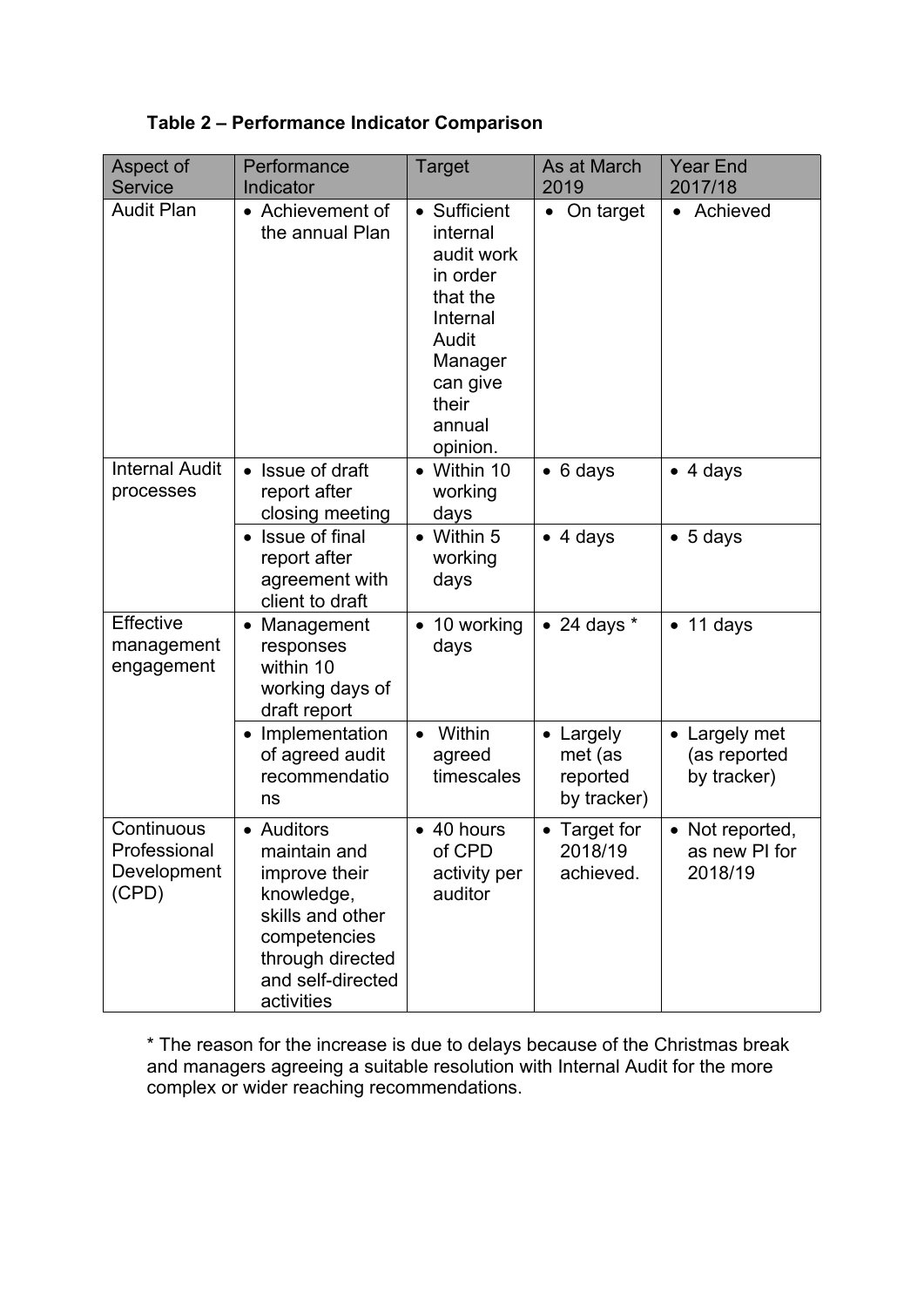# **PROGRESS AGAINST THE ANNUAL GOVERNANCE STATEMENT**

- 10. In June 2018, the Audit and Standards Committee approved the Annual Governance Statement (AGS) which accompanies the Council's Statement of Accounts.
- 11. The Corporate Governance Group (made up of the Head of Finance, Head of Governance, Legal Services Manager, Insurance and Risk Manager, Policy and Performance Team Leader and the Internal Audit Manager) continues to monitor the actions set out in the AGS on a regular basis, being a standing agenda item. The table below sets out the current position against the action plan:

| <b>Key improvement</b><br>area                                       | Action to be taken in<br>2018/19                                                                                                                                                                                                              | <b>Progress at March</b><br>2019                                                                                                                                                                                                                                                                                                                                                                                                                |
|----------------------------------------------------------------------|-----------------------------------------------------------------------------------------------------------------------------------------------------------------------------------------------------------------------------------------------|-------------------------------------------------------------------------------------------------------------------------------------------------------------------------------------------------------------------------------------------------------------------------------------------------------------------------------------------------------------------------------------------------------------------------------------------------|
| 1. General Data<br><b>Protection</b><br><b>Regulations</b><br>(GDPR) | On 25 May 2018, the EU<br><b>General Data Protection</b><br>Regulation came into force. It<br>is important the Council not<br>only maintains compliance but<br>ensures there is a continuous<br>process for improvement too.                  | The Officer Information<br>Governance Group is<br>driving this forward.<br>Membership includes<br>the Council's Data<br>Protection Officer, who<br>is working in<br>conjunction with<br>Internal Audit to ensure<br>data protection<br>compliance.                                                                                                                                                                                              |
| 2. Business<br><b>Continuity Plan</b><br>(BCP) testing               | Testing regimes to be<br>introduced to verify the<br>effectiveness of business<br>continuity plans, provide<br>training to participants on what<br>to do in a real scenario and<br>identify areas where the plan<br>needs to be strengthened. | Progress against this is<br>being monitored by the<br><b>Corporate Governance</b><br>Group.<br>The updated corporate<br>business continuity<br>plan/emergency plan<br>has been reviewed by<br><b>Senior Management</b><br>Board, who approved<br>the need for a testing<br>regime to be<br>implemented. In the<br>meantime, IT disaster<br>recovery arrangements<br>at Latton Bush are<br>being tested in<br>conjunction with service<br>users. |

# **Table 3 – Annual Governance Statement Actions**